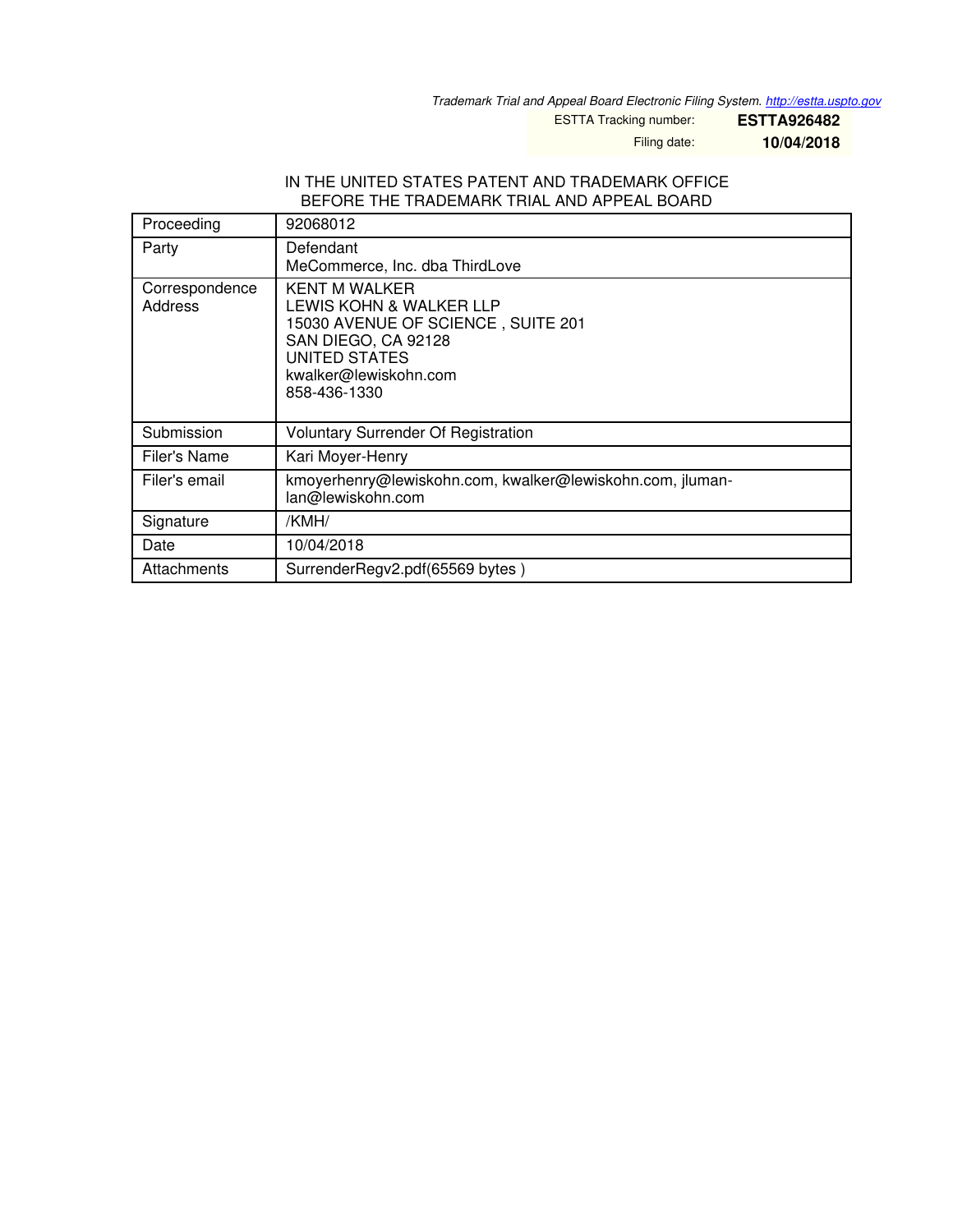|               |                                                                                                                                                                                       | IN THE UNITED STATS PATENT AND TRADEMARK OFFICE |  |  |
|---------------|---------------------------------------------------------------------------------------------------------------------------------------------------------------------------------------|-------------------------------------------------|--|--|
| 1             | <b>TRADEMARK TRIAL AND APPEAL BOARD</b>                                                                                                                                               |                                                 |  |  |
| $\mathbf{2}$  |                                                                                                                                                                                       |                                                 |  |  |
| 3             |                                                                                                                                                                                       |                                                 |  |  |
| 4             | NAKED BRAND GROUP, INC.,<br>a German Limited Liability Company                                                                                                                        | Cancellation No.: 92068012                      |  |  |
| 5             | Petitioner,                                                                                                                                                                           |                                                 |  |  |
| 6             | V.                                                                                                                                                                                    | Registration No. 5,401,689                      |  |  |
| 7             |                                                                                                                                                                                       | Mark: NAKED-5                                   |  |  |
| 8             | MECOMMERCE, INC. DBA THIRDLOVE,                                                                                                                                                       | Registered: February 13, 2018                   |  |  |
| $\mathcal{G}$ | Registrant.                                                                                                                                                                           |                                                 |  |  |
| 10            |                                                                                                                                                                                       |                                                 |  |  |
| 11            |                                                                                                                                                                                       |                                                 |  |  |
| 12            | <b>REQUEST FOR SURRENDER OF REGISTRATION</b>                                                                                                                                          |                                                 |  |  |
|               |                                                                                                                                                                                       |                                                 |  |  |
| 13            | Pursuant to 37 CFR §2.134 and TBMP § 602.02(a), Registrant hereby expressly surrenders<br>the subject Registration No. 5,401,689. A copy of the Registration certificate is attached. |                                                 |  |  |
| 14            |                                                                                                                                                                                       |                                                 |  |  |
| 15            |                                                                                                                                                                                       | Respectfully submitted                          |  |  |
| 16            | DATED: October 4, 2018                                                                                                                                                                | <b>Kent M. Walker</b><br>Kent M. Walker         |  |  |
| 17            |                                                                                                                                                                                       | LEWIS KOHN & WALKER LLP                         |  |  |
| 18            |                                                                                                                                                                                       | <b>Attorneys for Registrant</b>                 |  |  |
| 19            |                                                                                                                                                                                       |                                                 |  |  |
| 20            |                                                                                                                                                                                       |                                                 |  |  |
| 21            |                                                                                                                                                                                       |                                                 |  |  |
| 22            |                                                                                                                                                                                       |                                                 |  |  |
| 23            |                                                                                                                                                                                       |                                                 |  |  |
|               |                                                                                                                                                                                       |                                                 |  |  |
| 24            |                                                                                                                                                                                       |                                                 |  |  |
| 25            |                                                                                                                                                                                       |                                                 |  |  |
| 26            |                                                                                                                                                                                       |                                                 |  |  |
| 27            |                                                                                                                                                                                       |                                                 |  |  |
| 28            | <b>Surrender Registration</b>                                                                                                                                                         |                                                 |  |  |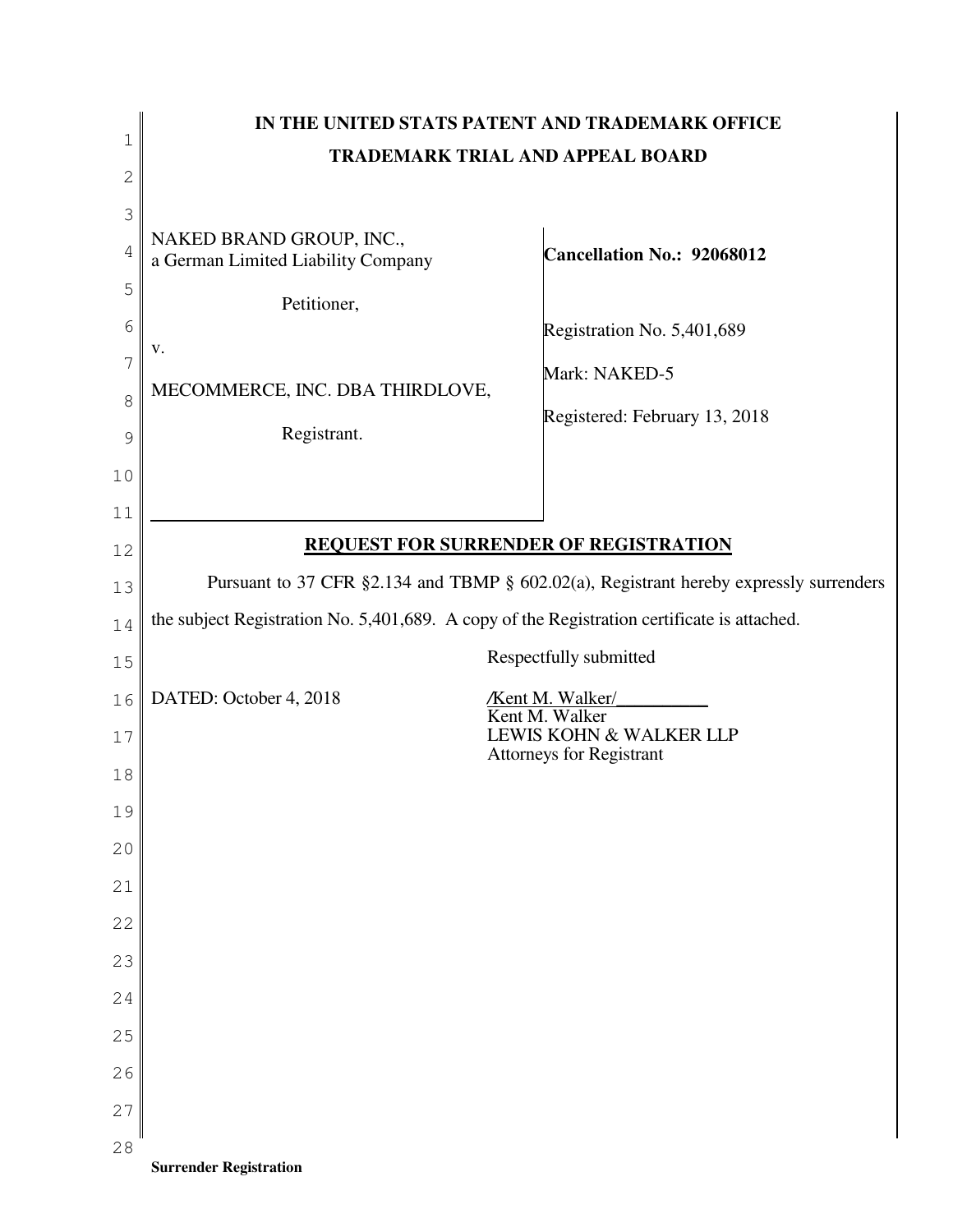

# Naked-5

| Reg. No. 5,401,689        | MeCommerce, Inc. (DELAWARE CORPORATION), DBA ThirdLove<br>350 Rhode Island St. Ste 360                |
|---------------------------|-------------------------------------------------------------------------------------------------------|
| Registered Feb. 13, 2018  | San Francisco, CALIFORNIA 94103                                                                       |
| Int. Cl.: $25$            | CLASS 25: Bras; Lingerie; Panties; Undergarments; Underwear                                           |
| <b>Trademark</b>          | FIRST USE 8-14-2017; IN COMMERCE 8-14-2017                                                            |
| <b>Principal Register</b> | THE MARK CONSISTS OF STANDARD CHARACTERS WITHOUT CLAIM TO ANY<br>PARTICULAR FONT STYLE, SIZE OR COLOR |

SER. NO. 87-574,345, FILED 08-18-2017



ndier fan

Director of the United States Patent and Trademark Office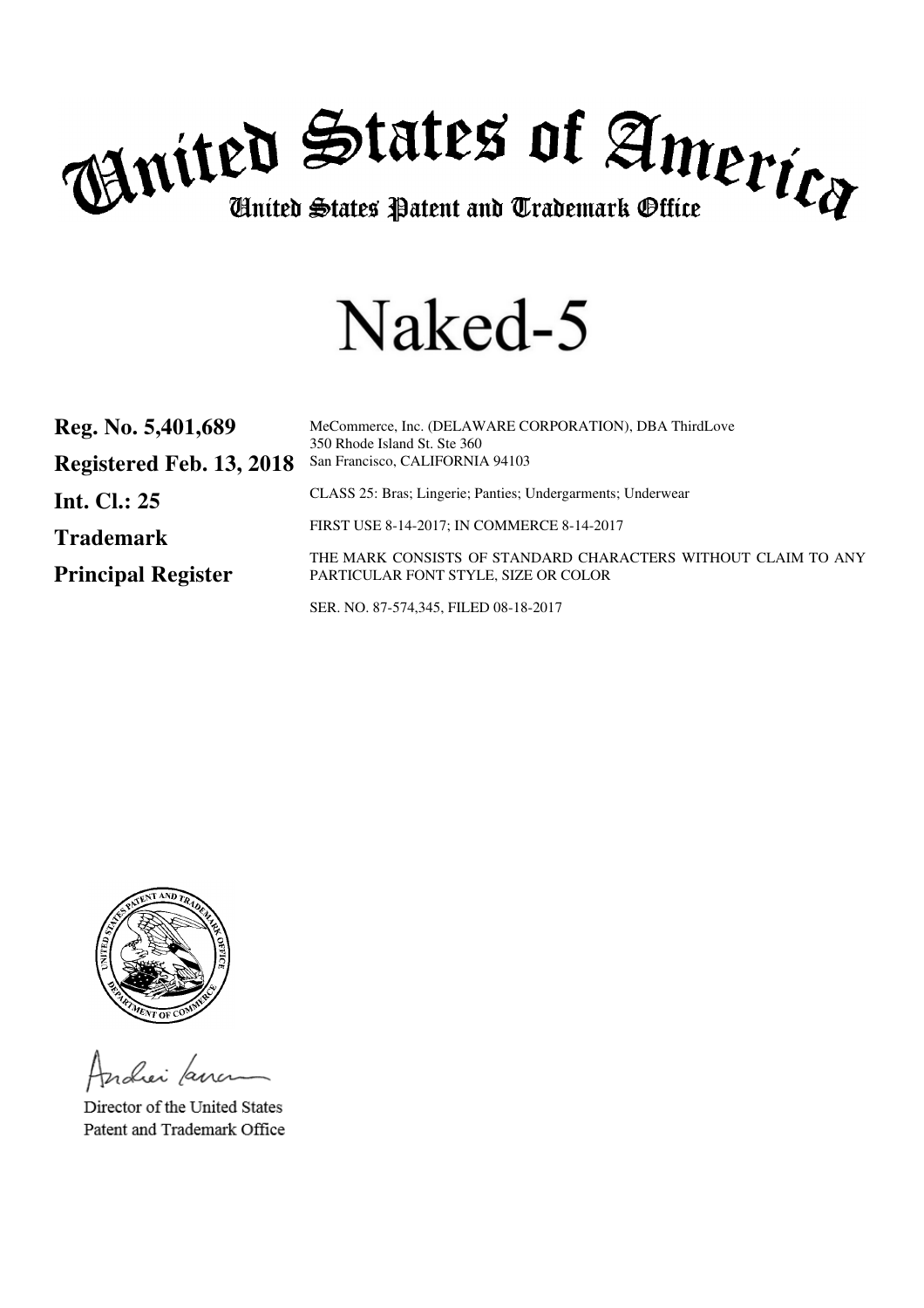# **REQUIREMENTS TO MAINTAIN YOUR FEDERAL TRADEMARK REGISTRATION WARNING: YOUR REGISTRATION WILL BE CANCELLED IF YOU DO NOT FILE THE DOCUMENTS BELOW DURING THE SPECIFIED TIME PERIODS.**

#### **Requirements in the First Ten Years\* What and When to File:**

- *First Filing Deadline:* You must file a Declaration of Use (or Excusable Nonuse) between the 5th and 6th years after the registration date. See 15 U.S.C. §§1058, 1141k. If the declaration is accepted, the registration will continue in force for the remainder of the ten-year period, calculated from the registration date, unless cancelled by an order of the Commissioner for Trademarks or a federal court.
- *Second Filing Deadline:* You must file a Declaration of Use (or Excusable Nonuse) and an Application for Renewal between the 9th and 10th years after the registration date.\* See 15 U.S.C. §1059.

#### **Requirements in Successive Ten-Year Periods\* What and When to File:**

You must file a Declaration of Use (or Excusable Nonuse) and an Application for Renewal between every 9th and 10th-year period, calculated from the registration date.\*

## **Grace Period Filings\***

The above documents will be accepted as timely if filed within six months after the deadlines listed above with the payment of an additional fee.

**\*ATTENTION MADRID PROTOCOL REGISTRANTS:** The holder of an international registration with an extension of protection to the United States under the Madrid Protocol must timely file the Declarations of Use (or Excusable Nonuse) referenced above directly with the United States Patent and Trademark Office (USPTO). The time periods for filing are based on the U.S. registration date (not the international registration date). The deadlines and grace periods for the Declarations of Use (or Excusable Nonuse) are identical to those for nationally issued registrations. See 15 U.S.C. §§1058, 1141k. However, owners of international registrations do not file renewal applications at the USPTO. Instead, the holder must file a renewal of the underlying international registration at the International Bureau of the World Intellectual Property Organization, under Article 7 of the Madrid Protocol, before the expiration of each ten-year term of protection, calculated from the date of the international registration. See 15 U.S.C. §1141j. For more information and renewal forms for the international registration, see http://www.wipo.int/madrid/en/.

**NOTE: Fees and requirements for maintaining registrations are subject to change. Please check the USPTO website for further information. With the exception of renewal applications for registered extensions of protection, you can file the registration maintenance documents referenced above online at** h ttp://www.uspto.gov.

**NOTE: A courtesy e-mail reminder of USPTO maintenance filing deadlines will be sent to trademark owners/holders who authorize e-mail communication and maintain a current e-mail address with the USPTO. To ensure that e-mail is authorized and your address is current, please use the Trademark Electronic Application System (TEAS) Correspondence Address and Change of Owner Address Forms available at** http://www.uspto.gov.